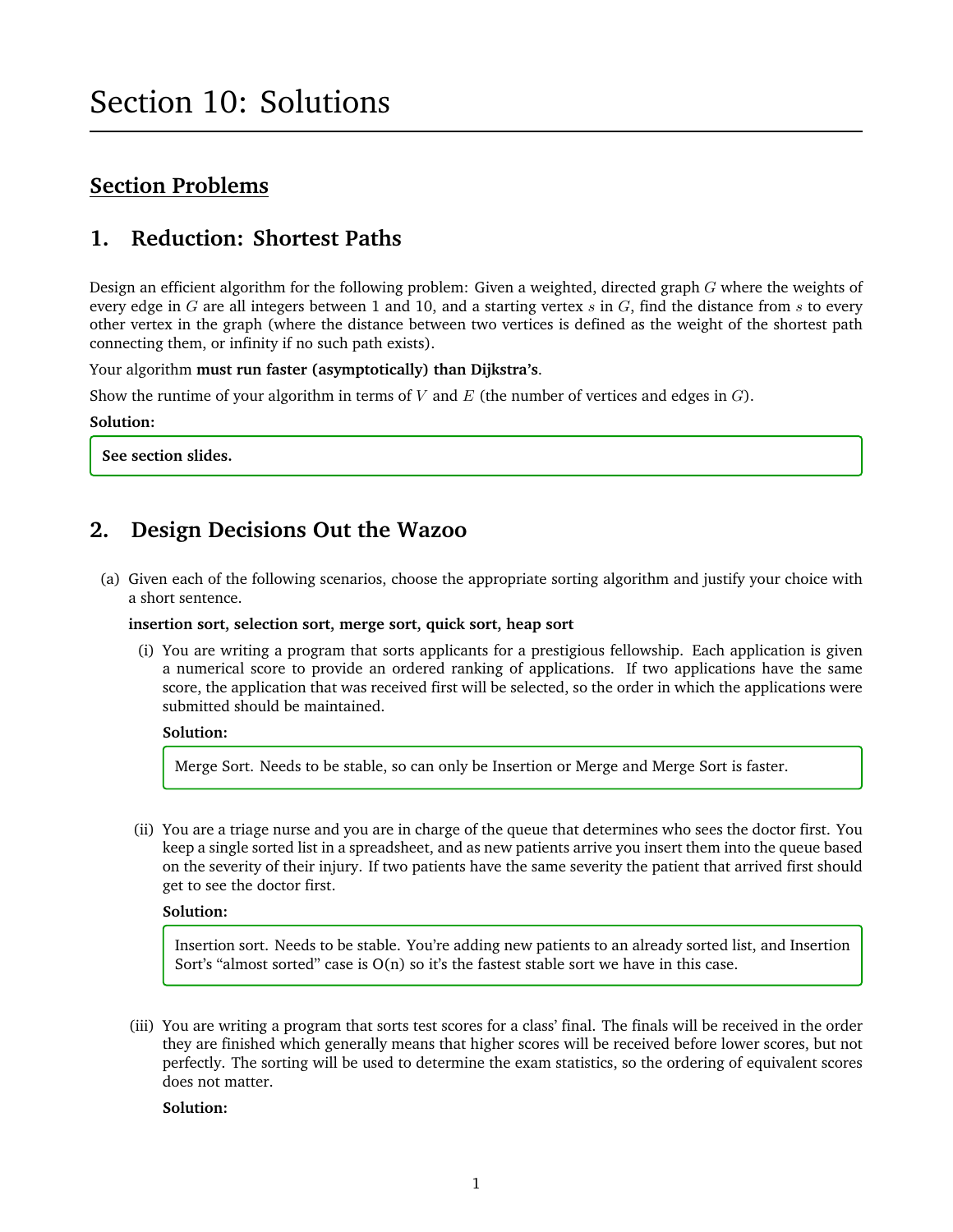Quick sort. Doesn't need to be stable. Generally fast and can be optimized for this situation by picking pivots that take advantage of the fact that our data is roughly reverse sorted.

(iv) You are a teacher and you release your students for lunch. The students know they are supposed to let younger students go first, but in their excitement, they forget and line up all out of order. Students don't like letting younger ones cut but are willing to swap line positions with a younger student if you ask them. There is not space in the cafeteria for an extra line, so you have to direct the students within the same line.

### **Solution:**

Selection sort or Insertion sort. Needs to be in place and needs to swap adjacent elements.

(v) At class pictures the photographers usually sort the children by height before assigning places. The photographer doesn't care who was originally where in line but he/she does need to get them sorted as fast as possible and there's a lot of extra space in the room to arrange them.

### **Solution:**

Merge sort or Heap sort. Sort is not in-place and any sort that is  $O(n * log n)$  in the worst case is good.

(vi) A company has lists of numbers that each need to be sorted. Because the lists can be long, short, reversed, in-order or a mix of all these situations, they need a sort that will always have the same tight big-O runtime regardless of the condition of the list.

### **Solution:**

Merge sort. Guarantees  $O(n * log n)$  runtime in all cases.

(vii) When you were younger, you most likely had a box of Crayola crayons. When you first buy them however, all the colors are not sorted in order. Which sort can you use to sort the crayons by color in the box such that you only take one or two of the crayons out of the box at any given time?

### **Solution:**

Selection sort, Insertion sort, In-Place Quick sort, or In-Place Heap sort. One or two crayons can represent local variables. Sort must be in place.

(viii) A customer requires that you use a sort that has recursion. Which one can you choose? Explain why this request is not a good idea.

#### **Solution:**

Merge sort or Quick sort. If our input is too large, we may run out of memory in the Stack because there are too many recursive calls.

(b) Given each of the following scenarios choose the appropriate ADT, justify your choice with a short sentence.

### **List, Stack, Queue, Dictionary, Heap, Disjoint Sets**

(i) You are writing a program to manage a todo list with a very specific approach to tasks. This program will order tasks for someone to tackle so that the most recent task is addressed first. How would you store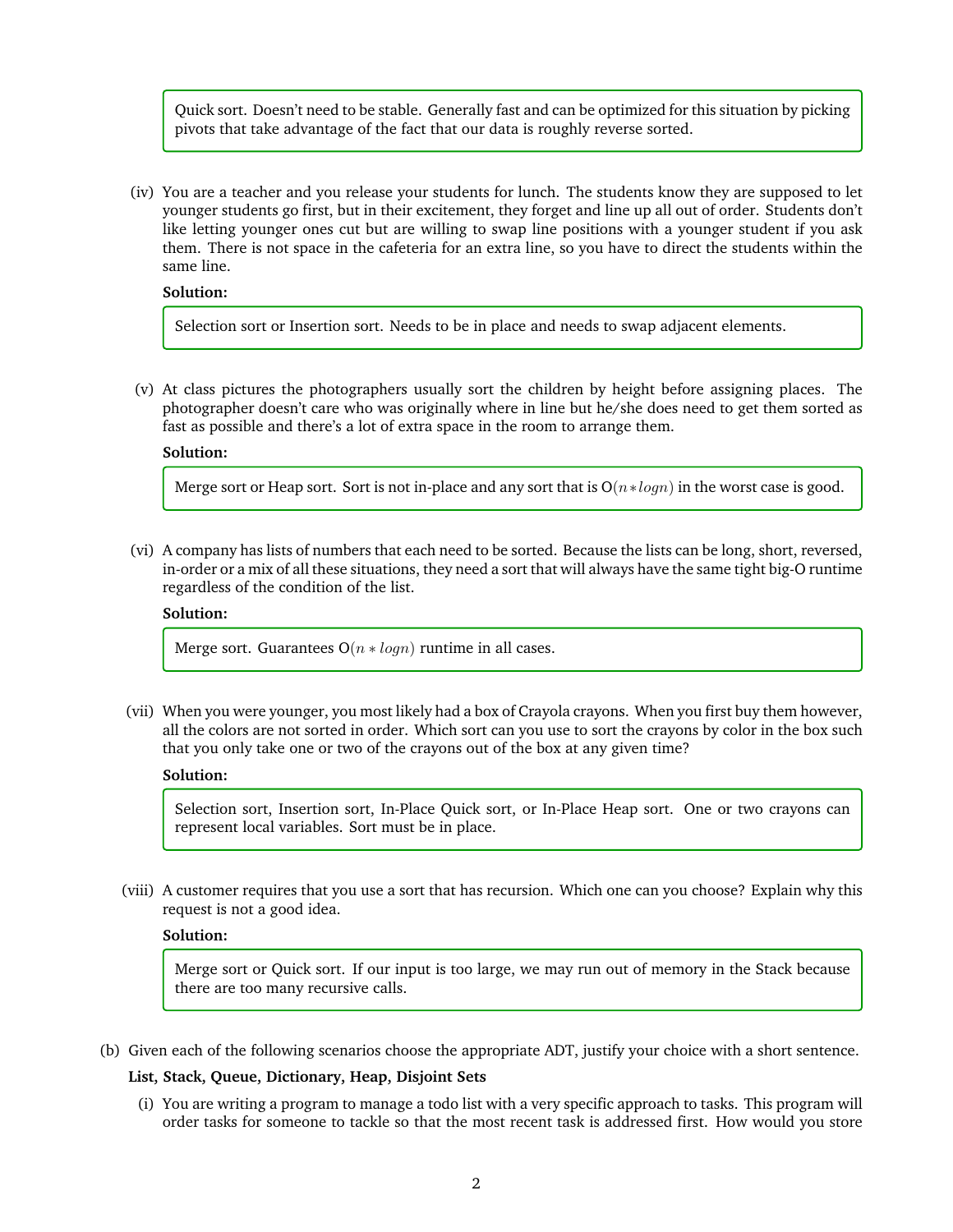the transactions in appropriate order?

### **Solution:**

Stack. Most recent task would be the first popped off.

(ii) You are writing a study support program that creates flash cards where each flash card has two pieces of crucial information: the question to be asked and the correct answer. How would you store these flash card objects?

**Solution:**

Dictionary. Key  $=$  question, Value  $=$  answer. Use question to look up the answer.

(iii) You are writing a program to store the history of transactions for a small business. You need to maintain the order in which the transactions occurred and be able to access entries based on the order in which they were received.

### **Solution:**

List. Best at maintaining order, can get any element without manipulating the data.

(iv) You are writing a program to surface candidates for a job. As candidates are met and evaluated, they are added to a collection from which hiring managers can request the next best applicant whenever they have an open job position. How would you store the candidates and their evaluations for hiring managers to be able to quickly get the next best applicant?

### **Solution:**

(Max) heap. Where priority = goodness of candidate. Will return the best applicants quickly.

(v) You are writing a program to schedule jobs sent to a laser printer. The laser printer should process these jobs in the order in which the requests were received. How would you store the jobs in appropriate order?

#### **Solution:**

Queue. Processes jobs in order received - first job requested should be first job printed, which uses FIFO properties.

(vi) You are developing a video game where you play as the Roman Empire. Every time you conquer a city-state, that city-state and everything they own is added to your empire.

### **Solution:**

Disjoint Sets. Each city-state and the Roman Empire are sets. Whenever a city-state is taken over, it's added to the Roman Empire set.

(c) Given each of the following scenarios, choose the appropriate dictionary implementation and justify your choice with a short sentence.

**Array Dictionary, LinkedList Dictionary, AVL Dictionary, Hash Dictionary**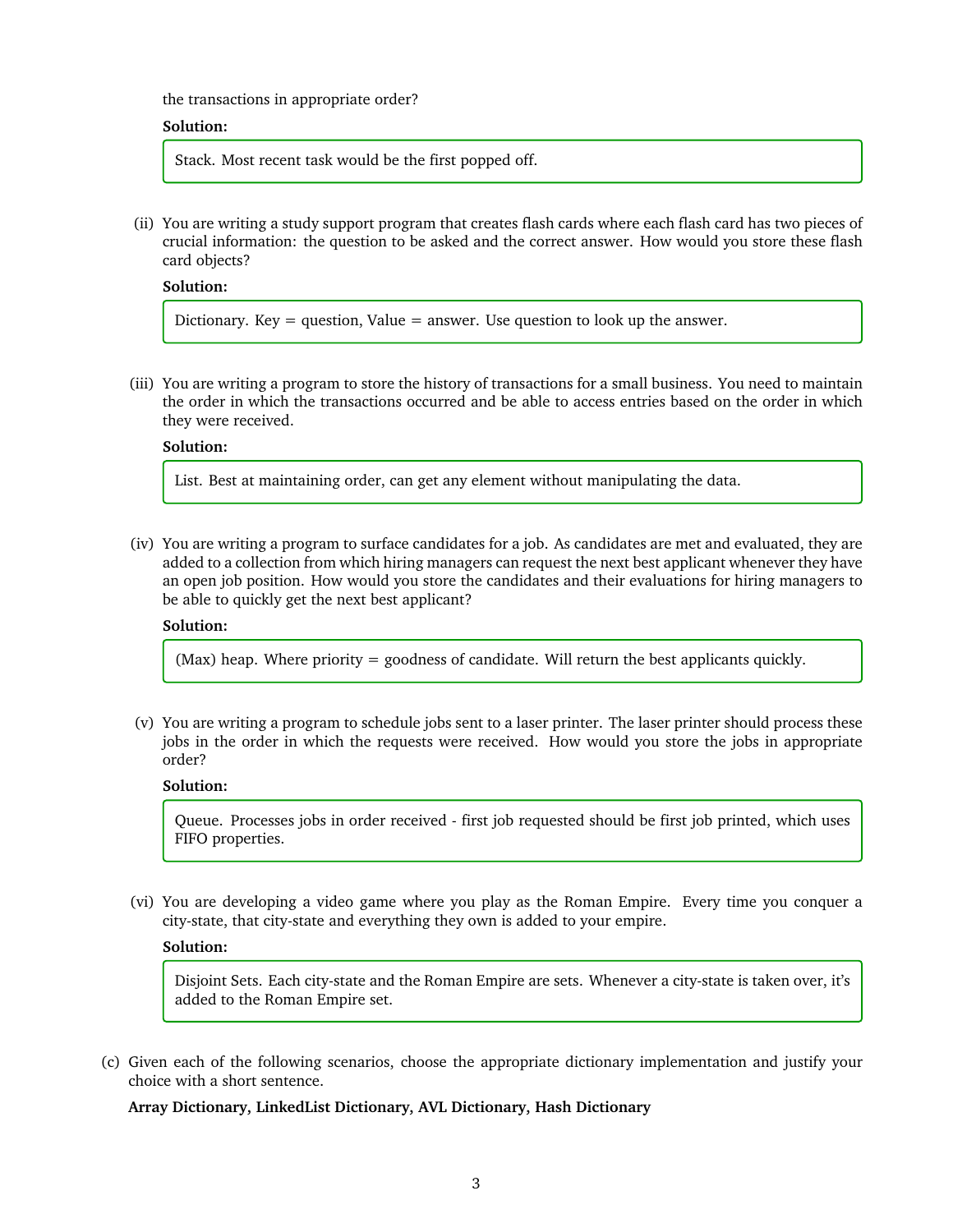(i) You are writing a program to store incidents in a software service you maintain. The keys will be time stamps, so you know they will be unique. You will be adding incidents as they occur and removing them as they are resolved. You are more likely to need to access and remove incidents that have recently been added to the collection.

### **Solution:**

LinkedList. Add to front, won't need to traverse for a "put".

(ii) You are writing a program that implements a company directory. The directory will store employee ids mapped to contact information. You will also implement auto complete, so that as someone types in a user id you will suggest for them possible entries. Your directory will need to grow and shrink as people join and leave the company.

### **Solution:**

AVL. Auto complete uses all options in a sub-tree. Stays balanced when size changes.

(iii) You are writing a program to store an extremely large dictionary of English vocabulary. You will know how many entries you will store at the onset of the program and will not add any more after the initial processing. You want to optimize for quick look ups of definitions.

### **Solution:**

Hash. Won't resize, very fast lookups.

(iv) You are writing a program to store a rather small dictionary that maps exam questions to the average score for that question across all students. The questions are numbered sequentially starting at 0. Often you will want to read the entire set of scores in the order of the test.

#### **Solution:**

Array. Can quickly iterate over values.

### **3. More Sorting**

During lecture, we focused on five different sorting algorithms: insertion sort, merge sort, quick sort, selection sort, and heap sort.

(a) Suppose we want to sort an array containing 50 strings. Which of the above four algorithms is the best choice?

### **Solution:**

Given the small size, it's possible insertion sort will be fast enough to be optimal. It may be worst-case  $\Theta\left(n^2\right)$ , but it also has a low constant factor, which may end up making it good enough in this case.

Using any of merge sort, quick sort, or heap sort instead might also be reasonable choices.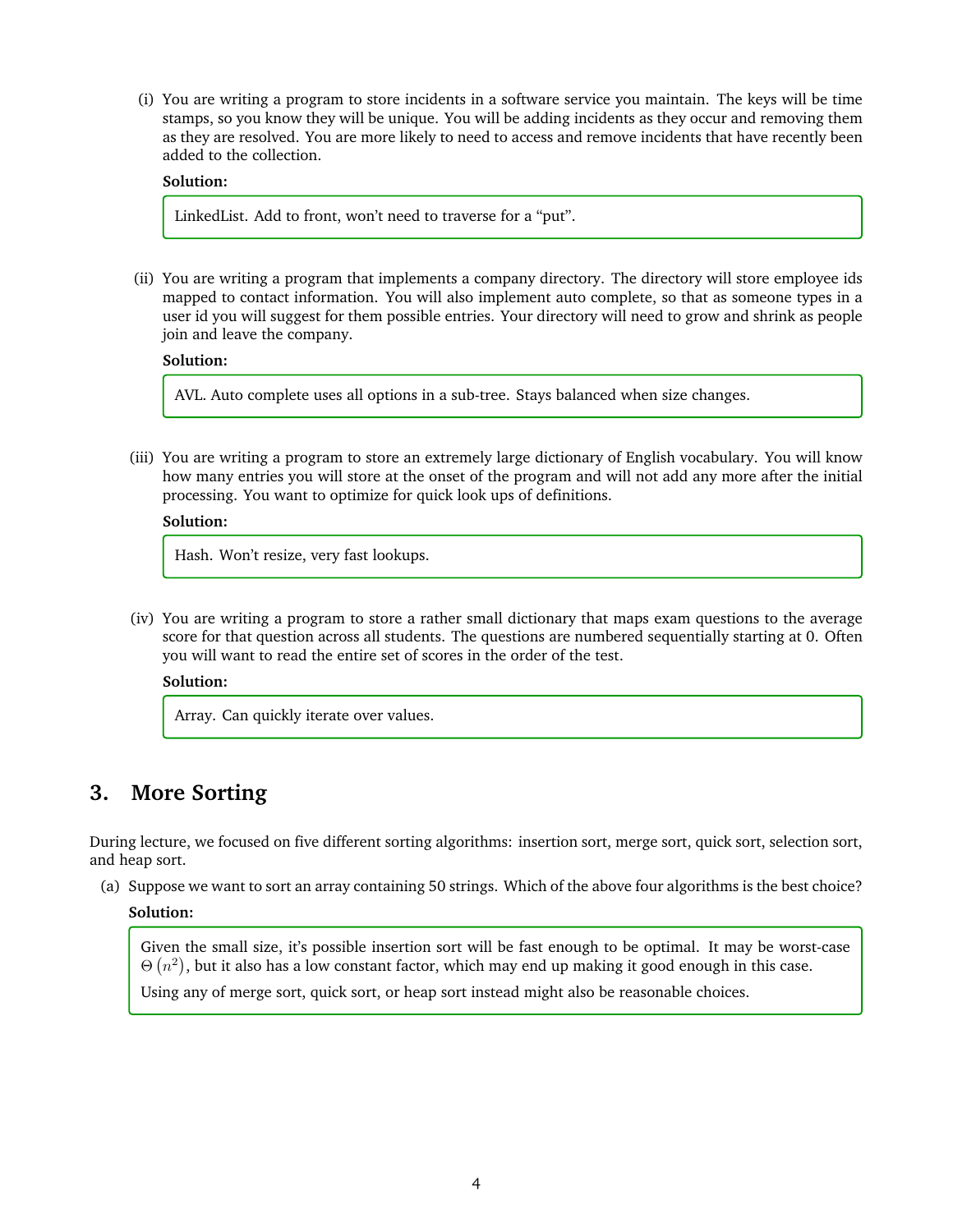(b) Suppose we have an array containing a few hundred elements that is almost entirely sorted, apart from a one or two elements that were swapped with the previous item in the list. Which of the algorithms is the best way of sorting this data?

### **Solution:**

Here, insertion sort is definitely the best choice – it'll run in  $\Theta(n)$  time here.

(c) Suppose we want to sort an array of ints, but also want to minimize the amount of extra memory we want to use as much as possible. Which of the above algorithms is the best choice?

#### **Solution:**

We instead want to use an in-place algorithm. In that case, quicksort is likely the best answer. We could also use heap sort at the cost of (probably) being (slightly) slower if you wanted guaranteed  $O(n \log n)$ performance.

(d) Suppose we have a version of quick sort which selects pivots randomly and creates partitions in the manner described in lecture. Explain how you would build an input array that would cause this version of quick sort to always run in  $\mathcal{O}(n^2)$  time.

Your answer should explain on a high level what your array would look like and what happens when you try running quick sort on it. You do not need to give a specific example of such a array, though you may if you think it will help make your explanation more clear.

### **Solution:**

One method would be to construct an array containing all identical elements – for example, an array containing only the number 1.

In that case, our pivot strategy doesn't really matter: once we find one, our algorithm will always put every single remaining element into the left-most partition (the ones containing all elements  $\leq$  to the pivot) and no elements into the right-most partition (the ones containing all elements > than the pivot)...or vice-versa.

Consequently, we get  $\mathcal{O}(n^2)$  behavior.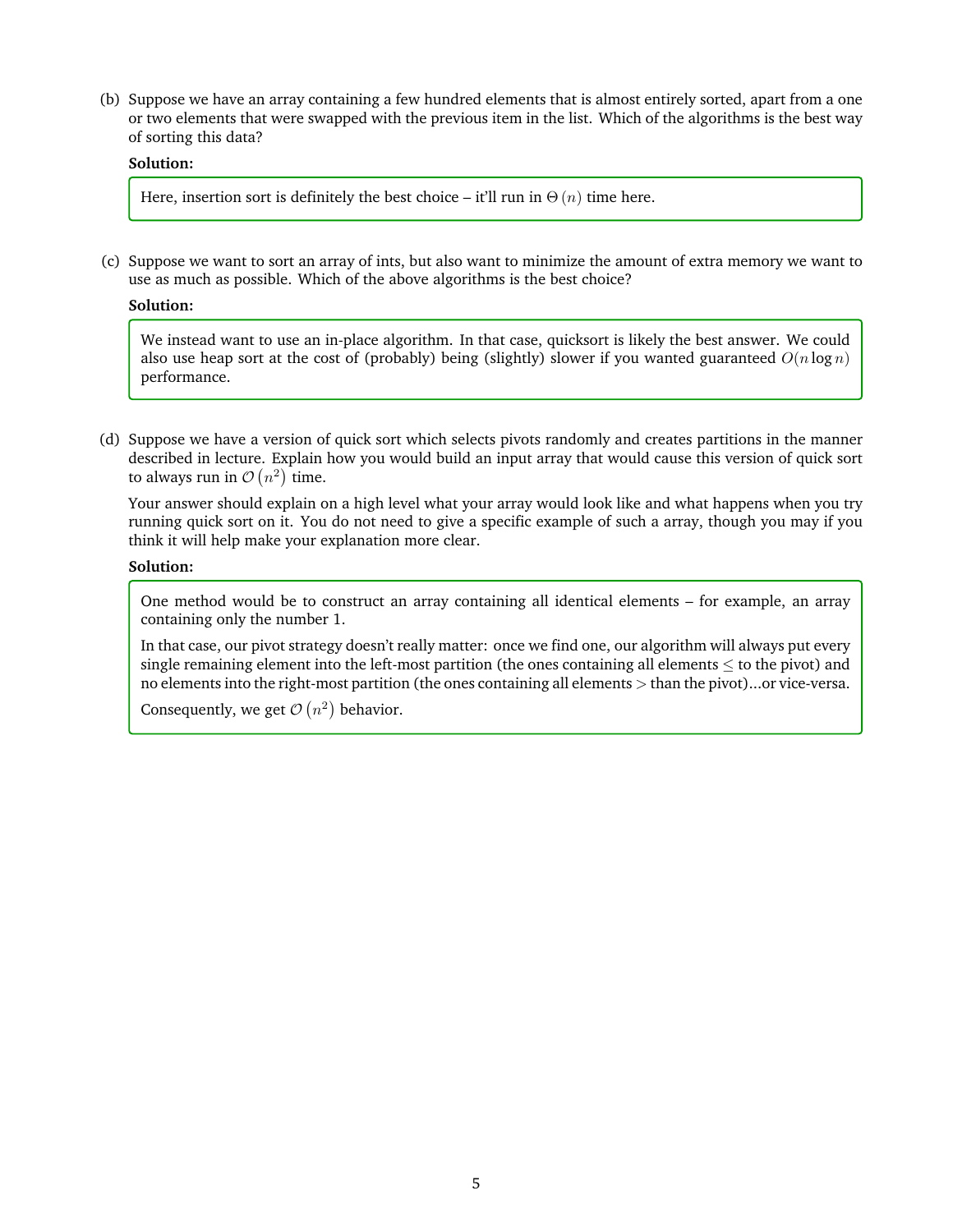(e) How can you modify both versions of quicksort so that they no longer display  $\mathcal{O}(n^2)$  behavior given the same inputs?

### **Solution:**

If we want to make both pivot strategies no longer degrade to  $\mathcal{O}\left(n^2\right)$  given an array of all duplicates, one strategy might be to partition into three groups, not two.

Previously, we partitioned all elements  $\leq$  to the pivot in one group all all elements  $>$  into the other; now, we want the partition and get all elements  $<$  than the pivot,  $=$  to the pivot, and  $>$  than the pivot.

In the case of the all-duplicate array, all the elements would fall into the second pivot, and there would be no more work left to do. So our modified algorithm would sort this array in  $\mathcal{O}\left(n\right)$  time instead of  $\mathcal{O}\left(n^{2}\right)$ time.

# **4. Sorting Code Modeling**

Following is a pseudocode for a sorting algorithm. Study the code and answer the following questions.

**Note**: You have not seen this sorting algorithm in class. Part of the exercise is to apply your analysis skills. Read the questions before analyzing the code.

```
public void fooSort(int arr[]) {
  int n = arr.length;
  for (int i = 0; i < n-1; i++) {
     for (int j = 0; j < n-i-1; j++) {
         if (\arr[j] > arr[j+1]) {
            // swap temp and arr[i]
            int temp = arr[j];
            arr[j] = arr[j+1];arr[j+1] = temp;}
     }
  }
}
```
(a) What is the worst-case tight big-O runtime?

### **Solution:**

 $O(n^2)$ 

(b) Does the above algorithm do an in-place sort?

```
Solution:
```
Yes.

(c) Does the above algorithm do a stable sort?

**Solution:**

Yes.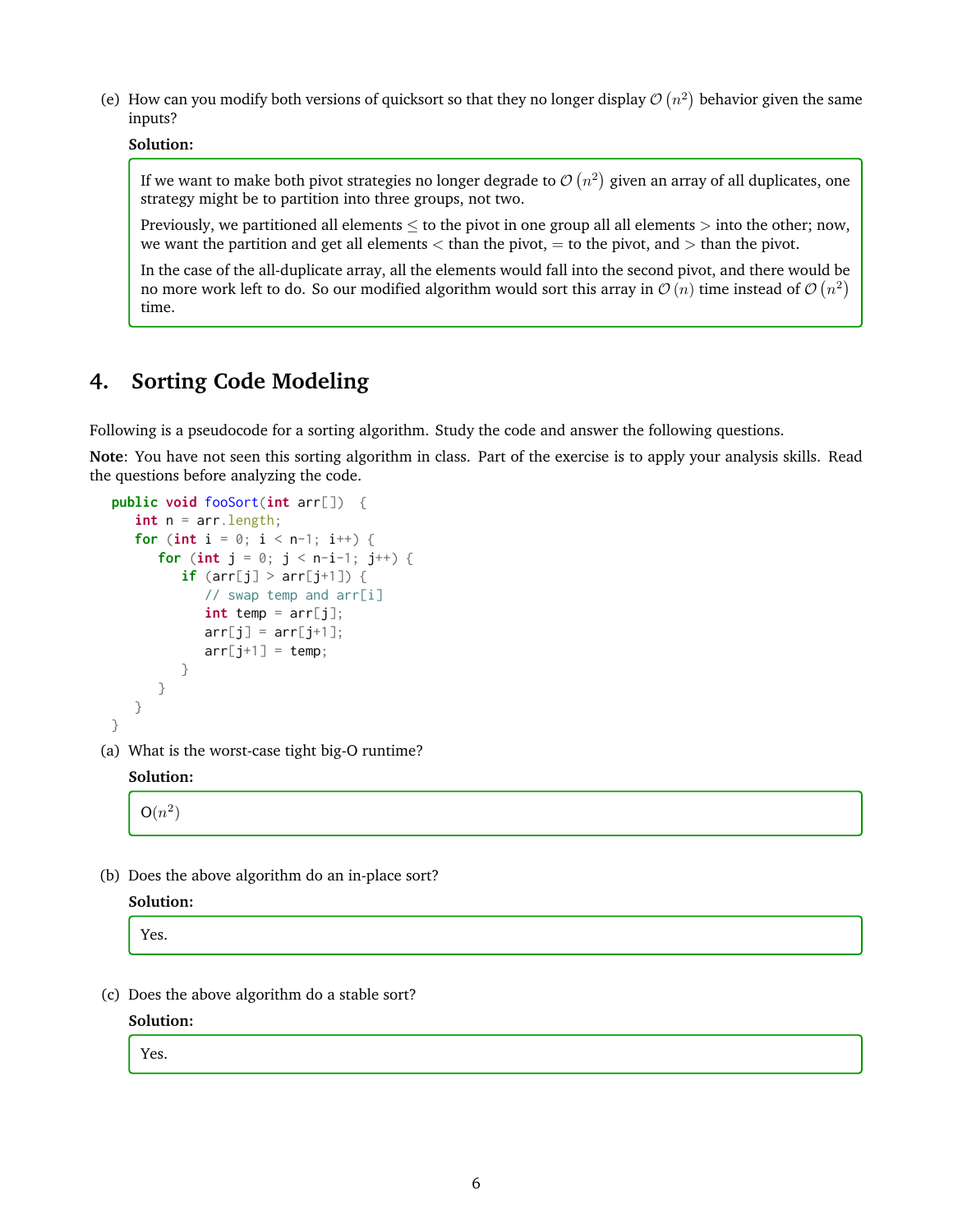## **5. Graphs and Design**

Consider the following problems, which we can both model and solve as graph problems.

For each problem, describe (i) what your vertices and edges are and (ii) a short (2-3 sentence) description of how to solve the problem.

We will also include more detailed pseudocode to make solutions.

Your description does not need to explain how to implement any of the algorithms we discussed in lecture. However, if you *modify* any of the algorithms we discussed, you must discuss what that modification is.

(a) A popular claim is that if you go to any Wikipedia page and keep clicking on the first link, you will eventually end up at the page about "Philosophy". Suppose you are a given some Wikipedia page as a random starting point. How would you write an algorithm to verify this claim for the given starting point?

### **Solution:**

Here's one possible solution (there are others)

### **Setup:**

Each wikipedia page is a vertex, and every hyperlink is a directed, unweighted edge such that an edge  $(u, v)$  means that page u contains a link to page v. Each vertex knows which of its links is the first on the page.

**Algorithm description:** Initialize an empty hashset. Walk vertex by vertex, going along the edge corresponding to the first link. At each vertex, check if it is "Philosophy" if so return true else, check if it is in the hash set, if so return false, otherwise add this page to the hash set, and go to the next vertex.

**Pseudocode:** We store our graph in adjacency list form, where the edges are sorted by the order in which they appear in that corresponding page.

Our algorithm would look roughly like the following:

```
bool everythingGoesToPhilosophy(graph, start):
   encountered = new HashSet()
   encountered.add(start)
    curr = startwhile curr.title != 'Philosophy':
        curr = graph.getFirstLink(curr)
        if curr in encountered:
            return False
        encountered.add(curr)
```
- **return** true
- (b) Suppose you were walking in a field and unexpectedly ran into an alien. The alien, startled by your presence, dropped a book, ran into their UFO, and flew off.

This book ended up being a dictionary for the alien language – e.g. a book containing a bunch of alien words, with corresponding alien definitions.

You observe that the alien's language appears to be character based. Naturally, the first and burning question you have is what the alphabetical order of these alien characters are.

For example, in English, the character "a" comes before "b". In the alien language, does the character " $\mathcal{V}$ " come come before or after character " $\rho$ "? The world must know.

Assuming the dictionary is sorted by the alien character ordering, design an algorithm that prints out all plausible alphabetical orderings of the alien characters.

### **Solution:**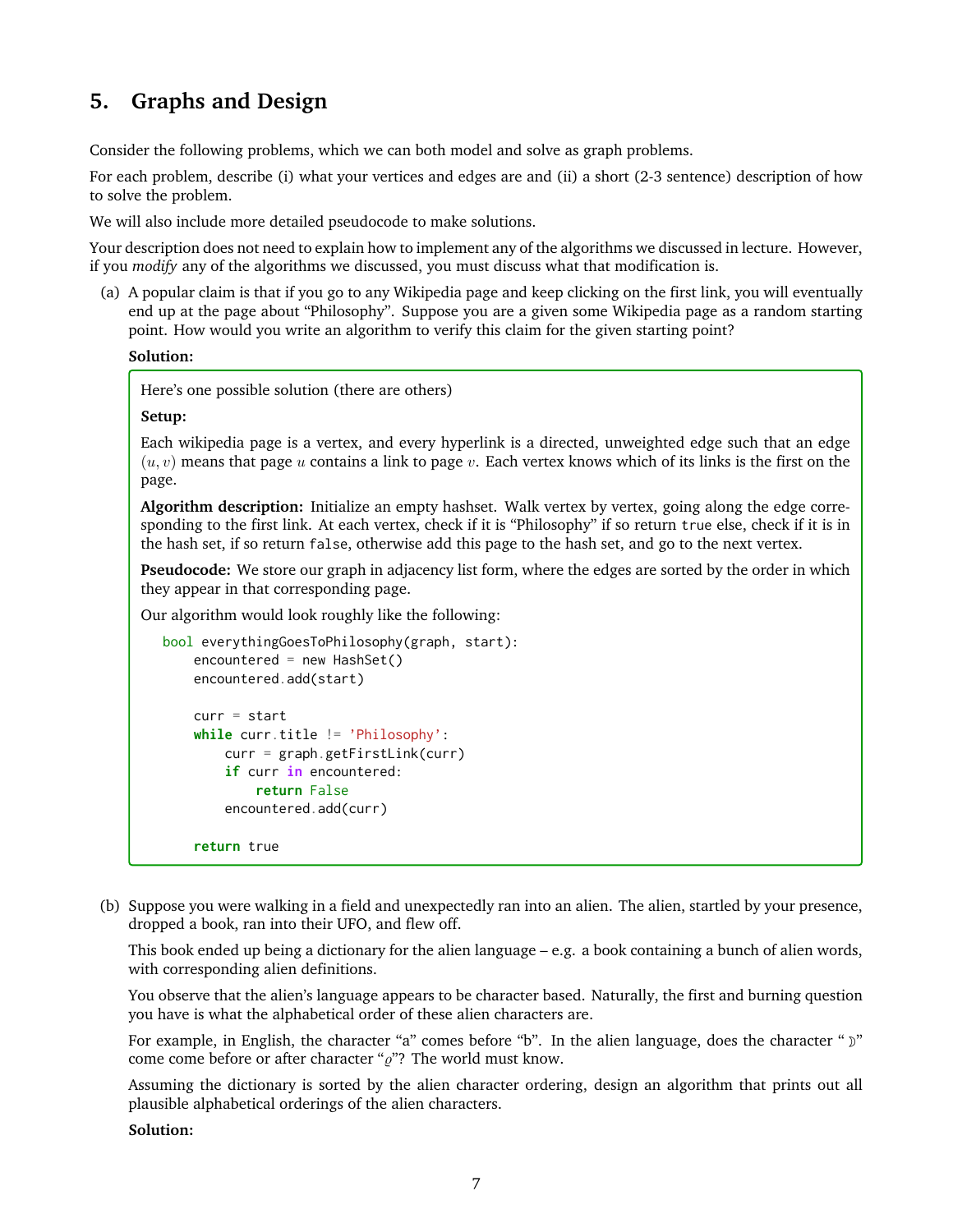Initially, a naive solution might be to take the first characters of each alien word and print out the characters in that order. However, what if there are certain alien words that never start with a particular character? E.g. what if there are no words that start with  $\rho$ ?

In this case, a more sophisticated solution is needed.

One way we can do this is to represent each character as a vertex and add an edge whenever we deduce information about which character comes after the next.

For example, if we were looking at an English dictionary and saw the words:

- apology
- apple
- banana

...we'd know the following facts:

- (i) The character 'a' comes before the character 'b'
- (ii) The character 'o' comes before the character 'p'.

We can add a directed edge for both.

Once we do, we have a DAG. We can then traverse this graph and print out all possible topological orderings.

This problem is admittedly much harder than anything that might show up on the final, so we'll omit the pseudocode.

## **6. More Graph Design Decisions**

For each of the following graph-based computational tasks, specify the type of graph most appropriate for the data in question in terms of undirected or directed, and unweighted or weighted.

In addition, choose the graph algorithm from the following list best suited to computing a solution:

### **BFS, DFS, MST (e.g. Prim's or Kruskal's), Dijkstra's, Topological Sort**

(a) You want to model a collection of Java files in a project. You know which files exist and which other Java files they depend on using (i.e. other classes you're importing). You want to determine the order that the files have to be compiled in before a given file f can be compiled and run.

### **Solution:**

Directed and unweighted graph. Topological Sort.

(b) You want to model how a tweet gets re-tweeted by followers on Twitter. You have data on who the users of Twitter are and all the followers of each user. Given a source, a tweet can be re-tweeted by any follower of that source. If a tweet gets arbitrarily re-tweeted  $k$  times, you want to know which users could have seen the tweet.

### **Solution:**

Directed and unweighted graph. BFS/DFS to a level/depth of  $k$ .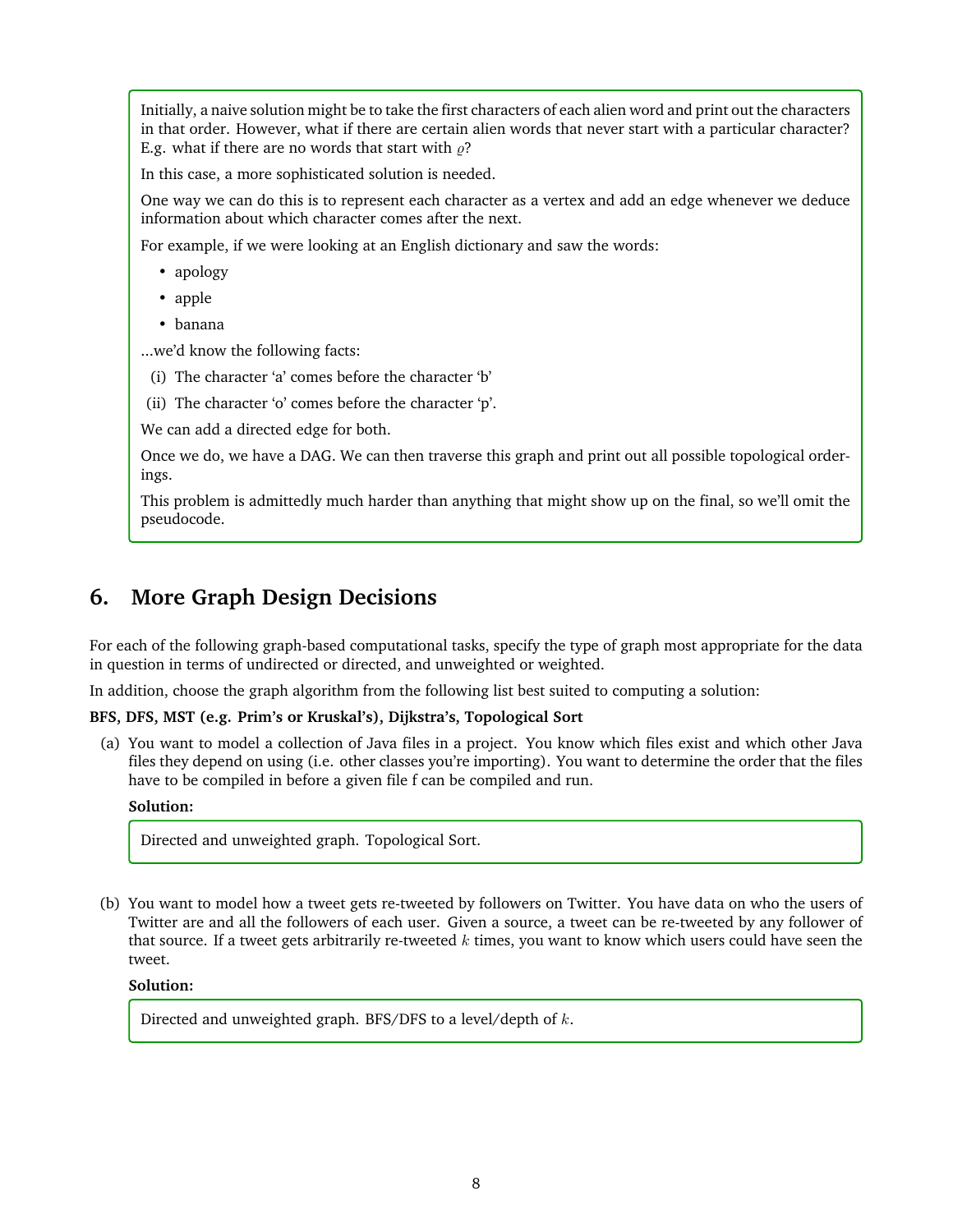## **7. Greenland Always Survives**

Bob runs a pizza shop in a small town in Greenland. There are 100 houses in the town connected by roads. Bob delivers to every house in the town. Unfortunately, Bob can only carry one pizza at a time, so after delivering to one house, he has to come back to the shop to pick up another delivery.

Last week, there was a storm that left 4 feet of snow on all the roads in the town. Clearing snow on a road costs Bob some money, but once the snow is cleared the cost to travel on the cleared road (in either direction) is zero. Bob decides that instead of clearing snow from all the roads on his delivery routes at once, he will clear the snow while delivering pizzas.

(a) Bob knows he will get an order for each of the 100 houses (they're all regular customers), so he'd like to plan in advance which roads he is going to clear. How should he choose which roads to use to minimize the total cost?

### **Solution:**

Bob should find an MST for the town.

(b) When each new order comes in, how should Bob determine what roads to take to get to that house?

### **Solution:**

Bob should run BFS or DFS *on the MST.* Since in a MST there is only one path between any two vertices (no cycles), that is the only path Bob can take to get to that house. Running Dijkstra's on the MST also works but is suboptimal because it's slower than running BFS or DFS.

## **8. Frodo and Sam**

Frodo and Sam are on their way to Mordor to destroy the ring, and along their path they have to pass through several human villages on their way, some of which are now deserted and likely Orc territory. They learn that there are some paths that are being heavily guarded by Orcs, and they want to avoid those paths at all costs. Friendly spies tell Frodo and Sam that they should avoid the road between two deserted villages, as it is more likely be monitored by Orcs.

(a) How would you represent a graph to capture this problem? Answer the following questions:

What do your vertices represent? If you store extra information in each vertex, what is it?

What do your edges represent? Your answer may be a real-world object or an abstract description of what edges will exist. If you store extra information in each edge, what is it?

Is your graph directed or undirected? Briefly explain why in 1-2 sentences.

Is your graph weighted or unweighted? Briefly explain why in 1-2 sentences.

Do you permit self-loops? Parallel edges? Briefly explain why in 1-2 sentences.

### **Solution:**

Undirected, unweighted graph. Vertices are villages, edges are roads between villages. Each vertex stores information about whether it is deserted or occupied. Graph contains parallel edges, as there can be different roads connecting two villages. No self-loops, since adding those does not affect the solution.

(b) How should Frodo and Sam find the shortest and safest path to Mordor? State the runtime of your solution. **Solution:**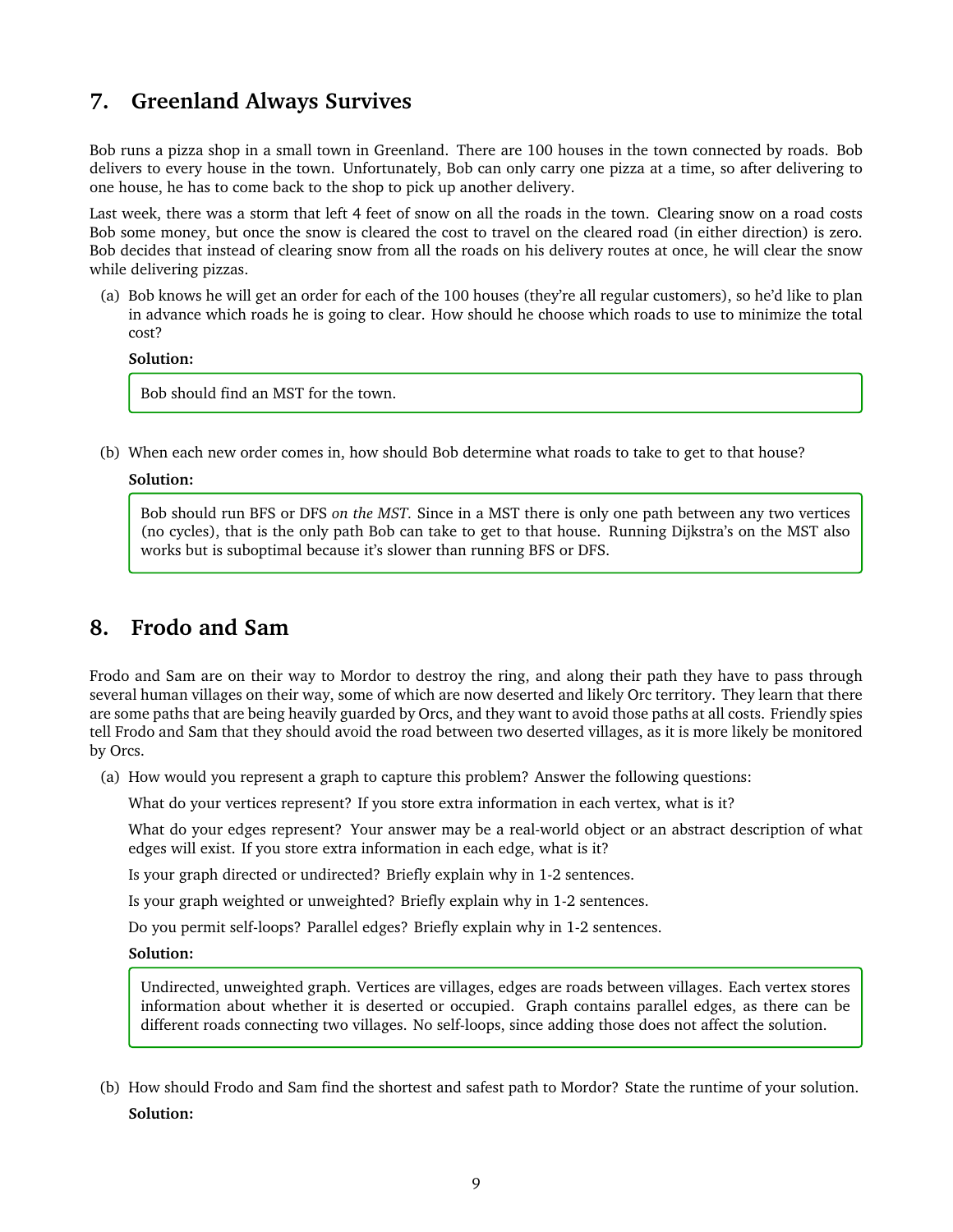While traversing the graph we can identify unsafe edges by checking whether both vertices are deserted. Traverse the graph with BFS, identify all unsafe edges, and then remove them. Run BFS again to find the shortest path. (NOTE: This works since the graph is **unweighted**.)

The runtime is  $O(|E| + |V|)$  (two calls to BFS).

### **9. Get Zucced**

Suppose we model Facebook users with the following graph representation. An undirected, unweighted adjacency list where vertices are users and edges represent 'friend' relationships. Thus, if two users are friends, then we have an edge between those two users.

Given this graph representation, explain how to solve the following problems.

(a) How would you find a person with the most friends in the network? State the runtime of your solution.

### **Solution:**

Iterate through the graph and find a vertex with the maximum degree.

Runtime is  $O(|V|)$  to iterate through adjacency list keys and find the value (list) with the largest size(), or  $O(|V| + |E|)$  for BFS or DFS.

(b) The company wants to introduce a new metric for each user called networkSize. The networkSize of a user  $u$ is the number of users v such that  $u \to v$ , i.e., there is a path from u to v. Describe how you would calculate networkSize for a user  $u$ . State the runtime of your solution.

### **Solution:**

Run BFS or DFS from  $u$  and count the number of unique vertices visited.

Runtime is  $O(|V| + |E|)$ .

(c) Suppose you won a competition at Facebook, and you are granted 3 "free" friend requests, i.e., any three users you choose will automatically become your friends. You want to choose three users who can maximize your networkSize. Describe an efficient solution for choosing three such users. State the runtime of your approach.

#### **Solution:**

Use BFS/DFS to identify all the components in the graph. Pick the top 3 largest components by size (number of users) apart from the one you're in. Select any user from each of those 3 components and choose them to be your friends.

Runtime is  $O(|V| + |E|)$ .

### **10. Memory, Locality, and Dictionaries**

(a) In lecture, we discussed three different optimizations for disjoint sets: union-by-size, path compression, and the array representation.

If we implement disjoint sets using Node objects with a "data" and "parent" field and implement the first two optimizations, our find and union methods will have a nearly-constant average-case runtime.

In that case, why do we bother with the array representation?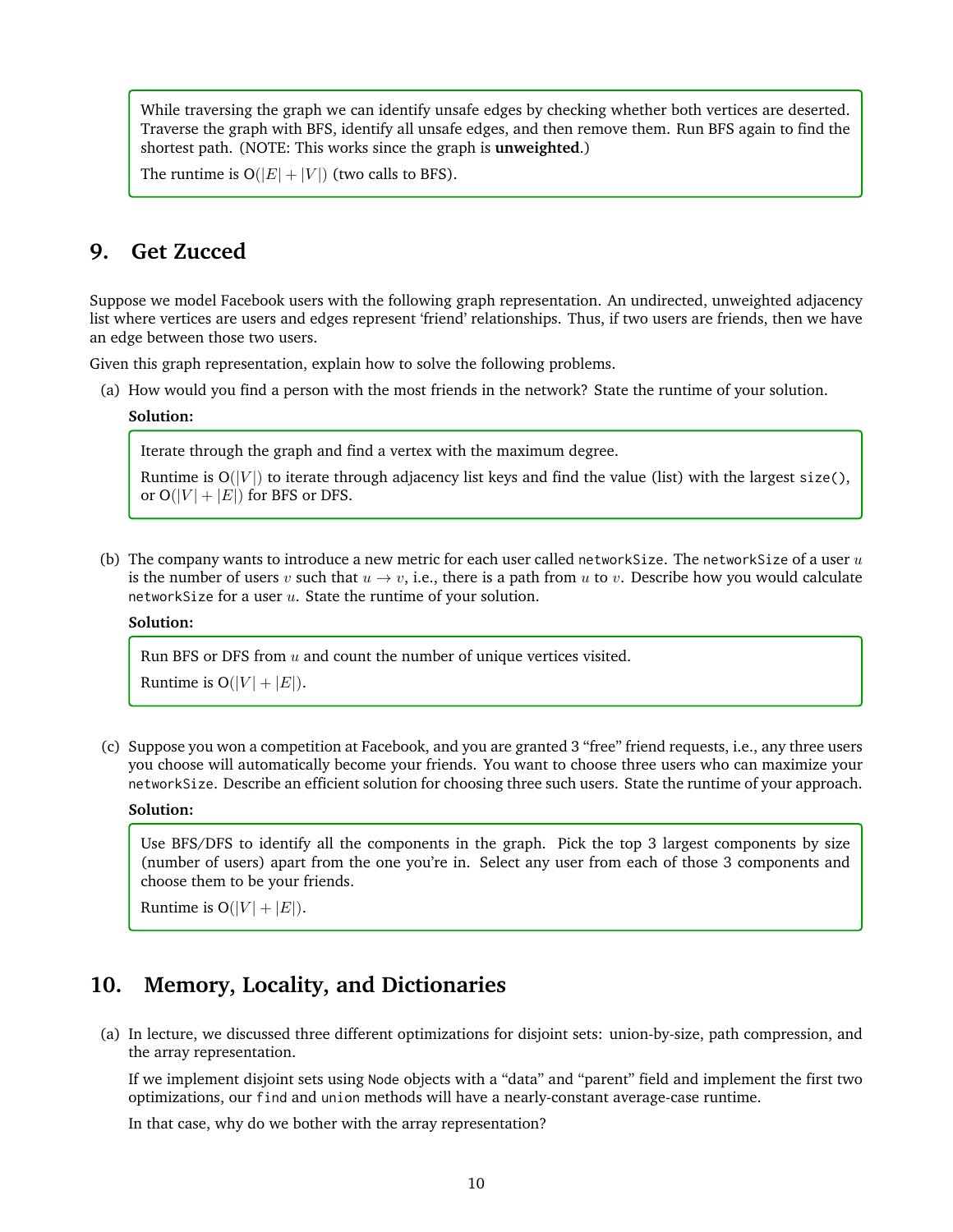### **Solution:**

Although the array representation will not help make our data structure more asymptotically optimal, we still use it for several reasons:

(i) It lowers the overall amount of memory we consume, especially in Java. Java adds extra bytes of overhead whenever you create a new object – this means that depending on exactly how your system is configured, we may end up using anywhere from 16 to 32 bytes per each element if we were to use the Node and pointer approach.

In contrast, if we use an array, we use only 4 bytes per each element – just enough to store the int.

(ii) Using an array will likely be faster than a linked list due to space locality. Every time we access something in the array, we will also likely drag in the next several elements.

This may end up not helping if we need to jump to wildly distant locations in the array (e.g. if we were to visit indices 1, 2000, then 300, for example, space locality probably doesn't help). However, it may help if we end up needing to "probe" or jump to nearby locations in the array.

(b) Suppose you implement a dictionary with a sorted array and another with an AVL tree. Consider the time needed to iterate over the key-value pairs of a SortedArrayDictionary vs an AvlDictionary. It turns out that iterating over the SortedArrayDictionary is nearly 10 times faster than iterating over the AvlDictionary. Think about why that might be.

Now, suppose we take those same dictionaries and try repeatedly calling the get(...) method a few hundred thousand times, picking a different random key each time.

Surprisingly, we no longer see such an extreme difference in performance. The SortedArrayDictionary is at most only about twice as fast as the AvlDictionary.

Why do you suppose that is? Be sure to discuss both (a) why the difference in performance is much less extreme and (b) why SortedArrayDictionary is still a little faster.

### **Solution:**

Iterating over the SortedArrayDictionary was significantly faster than iterating over the AvlDictionary primarily because the iterator for SortedArrayDictionary was able to take full advantage of spatial locality.

When we visit the initial item in the array, we load in the next several elements, speeding up the time needed to access and return the next batch of element.

In contrast, when we visit random keys, we don't really take advantage of spatial locality. The get( $\dots$ ) method likely finds the key-value pairs by using binary search, and binary search will, for the most part, probe distant locations in the array. So, if we initially check index 1000, we might check index 500 next, then index 750...

These numbers are far enough apart that we aren't really taking full use of spatial locality. If we visit index 1000, we might load in the surrounding 64 bytes or so, but that doesn't help us when we look at index 750 next. This problem is further exacerbated by the random keys we pass into get( $\dots$ ).

The AvlDictionary is still likely a little slower than the SortedArrayDictionary possibly because binary search still can take advantage of spatial locality to at least a limited extent – once the search narrows down to a small range of numbers, we *can* make use of the cache.

In contrast, objects in Java aren't guaranteed to be located anywhere in particular. They might end up being laid out right next to each other, but it's highly unlikely for that to happen, so it's likely that spatial locality doesn't help us at all.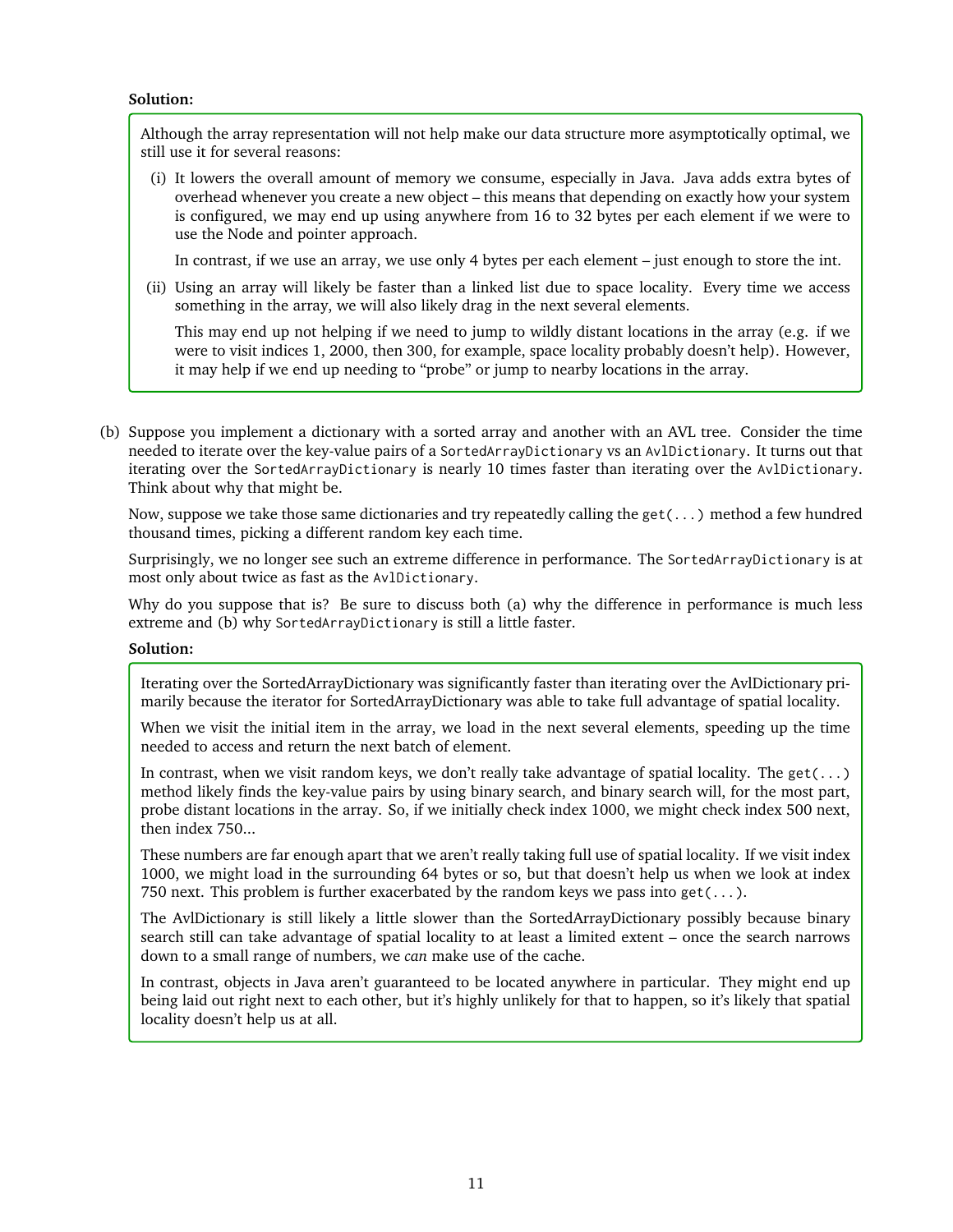# **11. Find Me a Cycle**

Given a directed graph G and a node  $v$  in the graph, devise an algorithm that returns whether or not  $v$  is part of a cycle in G.

### **Solution:**

**See section slides.**

# **12. Repairing Dijkstra**

Assume a connected graph that we have run Dijkstra on, with start and goal nodes s and q. This means each node has its predecessor set.

After this, I increase the weight of some edge  $u \to v$  on the shortest path between s and g (you don't know by how much). Although my shortest path may no longer be valid, I can look at all of v's incoming edges, select the cheapest one, and set  $v$ 's new predecessor to be the other endpoint of that cheapest edge.

This sets all of the predecessors correctly, and I have repaired my shortest path despite the edge change.

If this works, give a (short) **explanation** why. If False, give a **counterexample**.

### **Solution:**

**See section slides.**